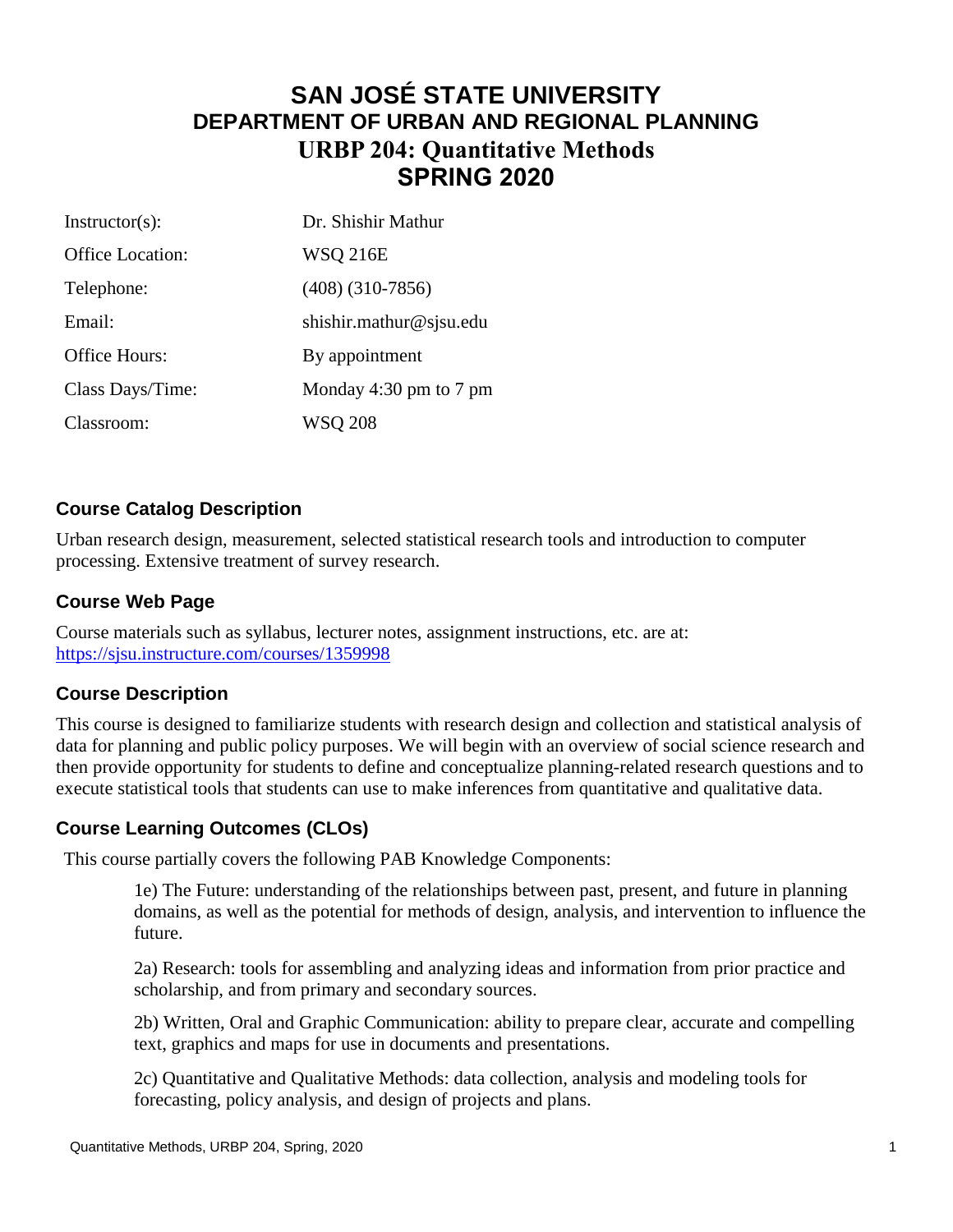Upon successful completion of the course, students will be able to:

- 1) Identify the overall strengths and weaknesses of quantitative, qualitative, experimental, and survey research methods; and assess which research method/s, given resource constraints, are most appropriate for answering a specific research question.
- 2) Develop research questions worthy of informing public policy, and identify the statistical tools appropriate for answering the research question. The tools learned in this class are: Tests between Means of Different Groups, Tests Between Means of Related Groups, ANOVA, Factorial ANOVA, Correlation, One- and Two- Factor Chi Square; Ordinary Least Squares Regression; and Logistic Regression
- 3) Develop survey research questions that conform to conventional best practices in survey design.
- 4) Critically evaluate the strengths and weaknesses of various non-probability and probabilitybased sampling techniques.
- 5) Present quantitative data and results in text and graphics.
- 6) Identify the policy implications of statistical test results.

# **Required Texts/Readings**

#### **Textbook**

There are two required textbooks for this course.

a) Babbie, Earl R. 2012. *Practice of Social Research, 13 th ed.* Belmont: Wadsworth. (ISBN: 9781133049791). A used paperback edition would cost approximately \$30. You may also

use the  $10<sup>th</sup>$  edition of the book.

b) Salkind, Neil. 2010. *Statistics for People Who (Think They) Hate Statistics, 4 th Edition*. Thousand Oaks: Sage. (ISBN: 9781412979597). A new paperback edition would cost approximately \$50.

You may also use the 2<sup>nd</sup> edition of the book. A used book would cost approximately \$20. You do not need to buy the book that comes with SPSS CD.

#### **Other Readings**

There is one recommend textbook for this course.

Agresti, Alan, and Barbara Finlay. 2008. *Statistical Methods for the Social Sciences, 4<sup>th</sup> edition*. New Jersey: Prentice Hall. (ISBN: 9780130272959).

A paperback edition would cost approximately \$60. You may also use the  $3<sup>rd</sup>$  edition of the book.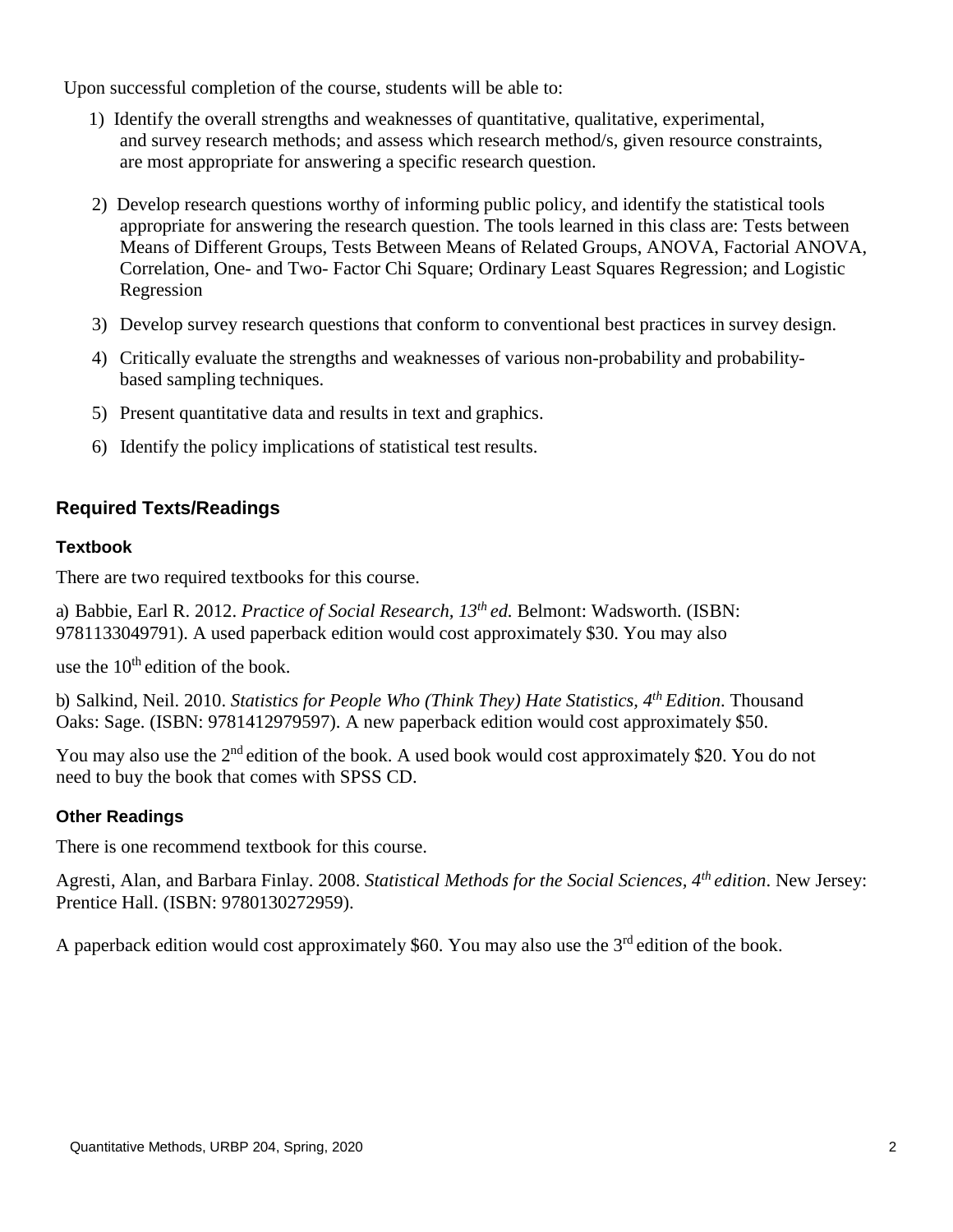## **Course Requirements and Assignments**

Success in this course is based on the expectation that students will spend, for each unit of credit, a minimum of 45 hours over the length of the course (normally three hours per unit per week) for instruction, preparation/studying, or course related activities, including but not limited to internships, labs, and clinical practica. Other course structures will have equivalent workload expectations as described in the syllabus.

Your grade for the course will be based on six take home exercises, a term project and its presentation, and two engagement unit activities. You will be able to revise and re-submit the take home six exercises and several term project-related assignments and earn up to 75% of the lost points.

|                                               | <b>Percent of</b> |                           |
|-----------------------------------------------|-------------------|---------------------------|
|                                               | <b>Course</b>     | <b>Course Learning</b>    |
| <b>Assignments</b>                            | <b>Grade</b>      | <b>Objectives Covered</b> |
| Exercise 1                                    | 5%                |                           |
|                                               | 5%                |                           |
| Exercises $2 & 3$                             | each              | $\overline{2}$            |
|                                               | 10%               |                           |
| Exercise $4 & 5$                              | each              | $\mathfrak{D}$            |
| Exercise 6                                    | 5%                | 1, 3 & 4                  |
| <b>Engagement Unit: Profile of a San Jose</b> |                   |                           |
| <b>Neighborhood</b>                           |                   |                           |
| <b>Engagement Unit Part 1</b>                 | 15%               | 2                         |
| <b>Engagement Unit Part 2</b>                 | 10%               | $\overline{2}$            |
| <b>Term Project</b>                           |                   | $2, 3, 5 \& 6$            |
| <b>Term Project</b>                           | 30%               | $2, 3, 5 \& 6$            |
| <b>Term Project Presentation</b>              | 5%                | 2, 3, 5 & 6               |

Due to the relatively large number of assignments in this class and the potential for re-submissions, this class has a tight grading schedule. As a result, late work will not be accepted, except with the instructor's prior permission.

Preparing profile of a San Jose neighborhood and comparing and contrasting your profile with your classmates' will constitute the 1-unit engagement unit. For this 1-unit engagement unit, the instructor will spend an additional 15 hours per semester on activities such as: designing the engagement unit activities and the related assignments, coordinating with community partners to implement the activities, advising students outside of class on a weekly basis as needed, and grading the engagement unit activity assignments.

#### **Final Examination or Evaluation**

"In class presentation of Term Project" constitutes the culmination activity for this course. It will take place on the final examination day for this class, which is Monday, May 18, from 5:15 pm to 7:30 pm.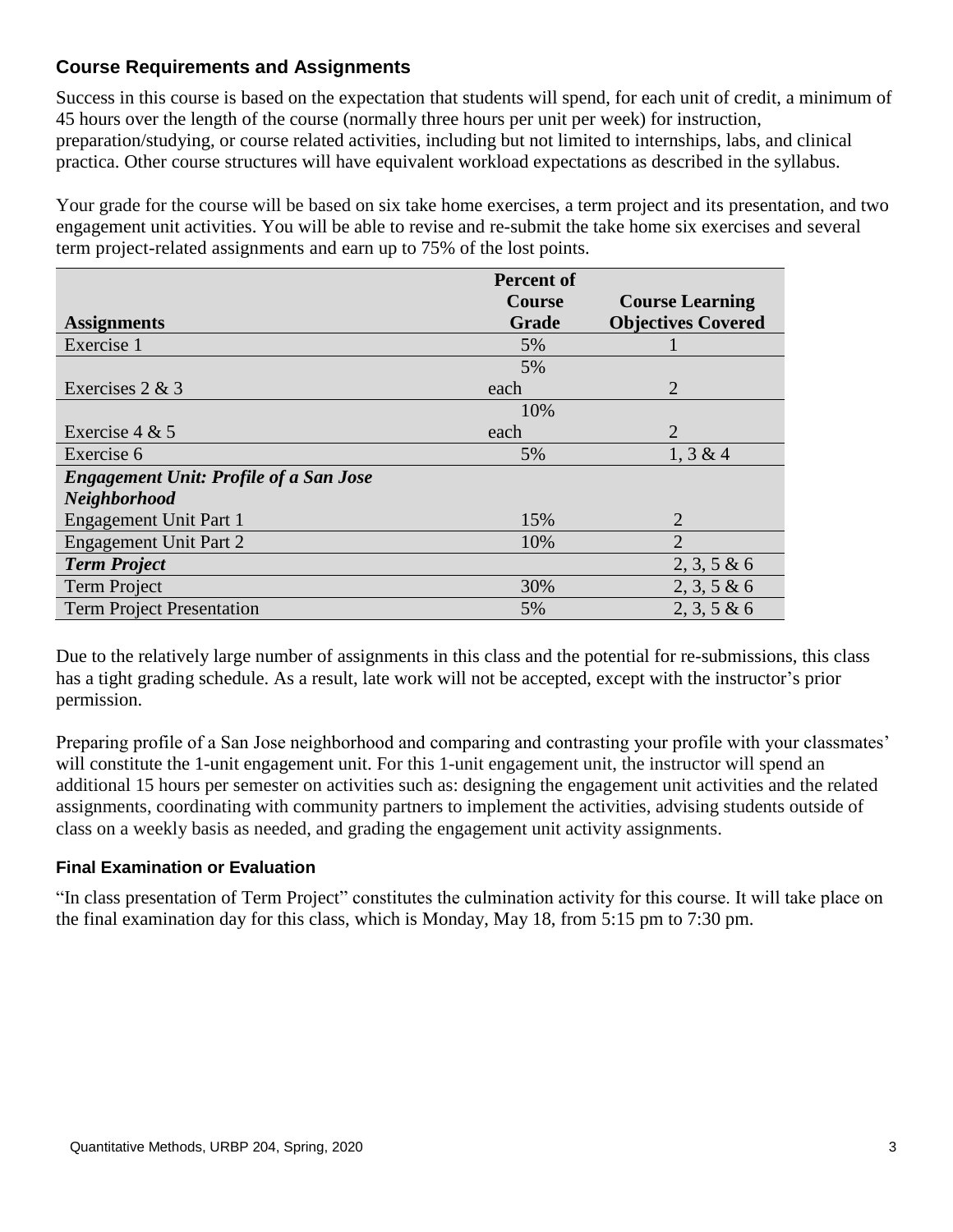#### **Grading Information**

Grades for the course will be assigned based on your percentage of total points earned on all assignments according to the following distribution:

*A plus = 100 to 96 A = 95 to 93 points A minus = 92 to 90 points B plus = 89 to 87 points B = 86 to 84 points B minus = 83 to 81 points C plus = 80 to 78 points C = 77 to 73 points C minus = 72 to 70 points D plus = 69 to 67 points D = 66 to 63 points D minus = 62 to 60 points F = 59 points or lower*

#### **University Policies**

Per [University Policy S16-9](http://www.sjsu.edu/senate/docs/S16-9.pdf) *(http://www.sjsu.edu/senate/docs/S16-9.pdf)*, relevant university policy concerning all courses, such as student responsibilities, academic integrity, accommodations, dropping and adding, consent for recording of class, etc. and available student services (e.g. learning assistance, counseling, and other resources) are listed on [Syllabus Information](http://www.sjsu.edu/gup/syllabusinfo/) web page (http://www.sjsu.edu/gup/syllabusinfo), which is hosted by the Office of Undergraduate Education. Make sure to visit this page to review and be aware of these university policies and resources.

# **URBP 204: QUANTITATIVE METHODS Spring 2020 Course Schedule**

(Subject to change with fair notice. Instructor will notify students of the changes in the class and by uploading a revised syllabus on the course webpage)

Please note: In the Course Schedule below, the chapter numbers for the Earl Babbie book are as per the 13<sup>th</sup> Edition. The Chapters numbers for the  $13<sup>th</sup>$  and the  $10<sup>th</sup>$  editions are provided at the end of the syllabus. If you buy a different edition, look for the corresponding chapter titles.

Chapter numbers for the Salkind book are as per the 4<sup>thd</sup> Edition. The Chapters numbers for the  $4<sup>th</sup>$  and the  $2<sup>nd</sup>$  editions are provided at the end of the syllabus. If you buy a different edition, look for the corresponding chapter titles.

Chapter numbers for the Agresti and Finlay book are as per the  $4<sup>th</sup>$  Edition. The Chapters numbers for the  $4<sup>th</sup>$  and the  $3<sup>rd</sup>$ editions are provided at the end of the syllabus. If you buy a different edition, look for the corresponding chapter titles.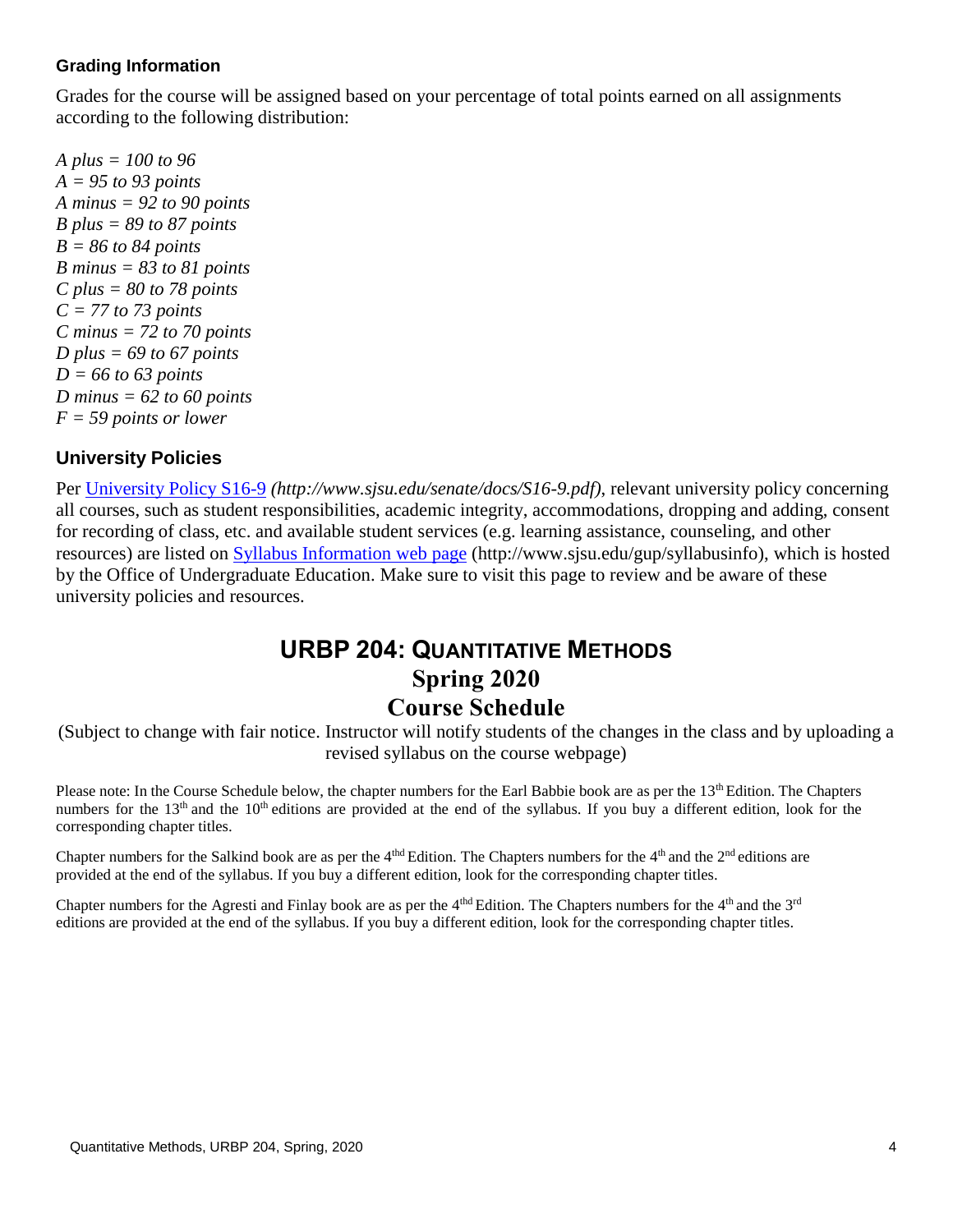# **Course Schedule**

#### **Week 1 (January 27)**

*Course Overview; Social Research* Required reading: Earl, Babbie. Ch. 2, 3 and 5

## **Week 2 (February 3)**

*Social Research; Census Overview; Descriptive Statistics* Required reading: Salkind, Neil. Ch. 2, 3 and 4

*Exercise 1 Introduced*

## **Week 3 (February 10)**

*Normal Distribution; Hypothesis Testing; T-statistics*  Required reading: Salkind, Neil. Ch. 7, 8 and 9

## **Week 4 (February 17)**

*Tests between Means of Different Groups; Tests Between Means of Related Groups; ANOVA* Required reading: Salkind, Neil. Ch. 11, 12 and 13

*Exercise 1 Due*

#### **Week 5 (February 24)**

*Tests between Means of Different Groups; Tests Between Means of Related Groups; ANOVA (continued); Factorial ANOVA; Chi-squared tests; Correlation* Required reading: Salkind, Neil. Ch. 14, 15 and 17

*Exercise 2 Introduced Neighborhood Profile Memo "A" and "B" Introduced Exercise 1 Graded*

# **Week 6 (March 2)**

*Factorial ANOVA; Chi-squared tests; Correlation (continued); Term Project Introduced (Review of Memo A and B; Review of Survey Questionnaire; Review of Survey Data File)* Required reading: Salkind, Neil. Ch. 14, 15 and 17

*Exercise 3 Introduced Revised Exercise 1 Due*

#### **Week 7 (March 9)**

*Ordinary Least Squares Regression (OLS)* Recommended Reading: Agresti and Finlay Ch. 9, 10, 11 and 14

*Revised Exercise 1 Graded Exercise 2 Due*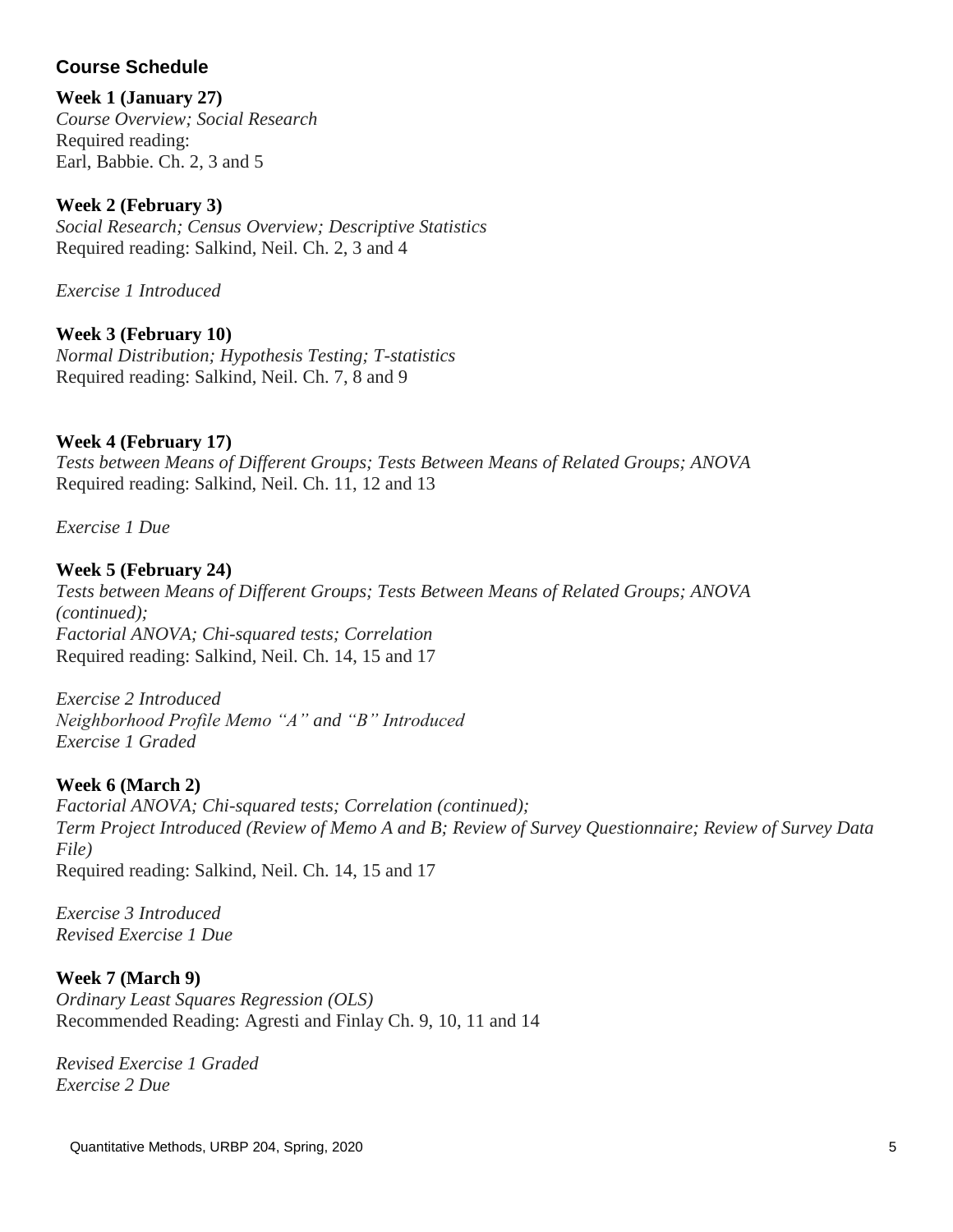#### **Week 8 (March 16)**

*Ordinary Least Squares Regression (OLS) continued* Recommended Reading: Agresti and Finlay Ch. 9, 10, 11 and 14

*Neighborhood Profile Memo "A" Due (also email to the instructor for distribution to classmates for preparing Memo B) Exercise 4 Introduced Exercise 3 Due Exercise 2 Graded*

#### **Week 9 (March 23)**

*Logistic Regression; Review of other Term Project assignments; Discussion of Research Questions Assignment; Lab Time for Exercise 4*

Recommended Reading: Agresti and Finlay Ch. 15 *Research Questions Assignment Introduced Exercise 3 Graded Neighborhood Profile Memo "A" Graded Revised Exercise 2 Due*

#### **Week 10 (March 30) — no class, Spring Break!!!**

**Week 11 (April 6)** *Logistic Regression* Recommended Reading: Agresti and Finlay Ch. 15

*Exercise 5 Introduced Exercise 4 Due Neighborhood Profile Memo "B" Due Research Questions Assignment Due Revised Exercise 3 Due Revised Exercise 2 Graded*

#### **Week 12 (April 13)**

*Survey Research; Lab time for Exercise 5* Required reading: Earl, Babbie Ch. 9

*Revised Exercise 3 Graded Exercise 4 Graded Neighborhood Profile Memo "B" Graded Research Questions Assignment Graded*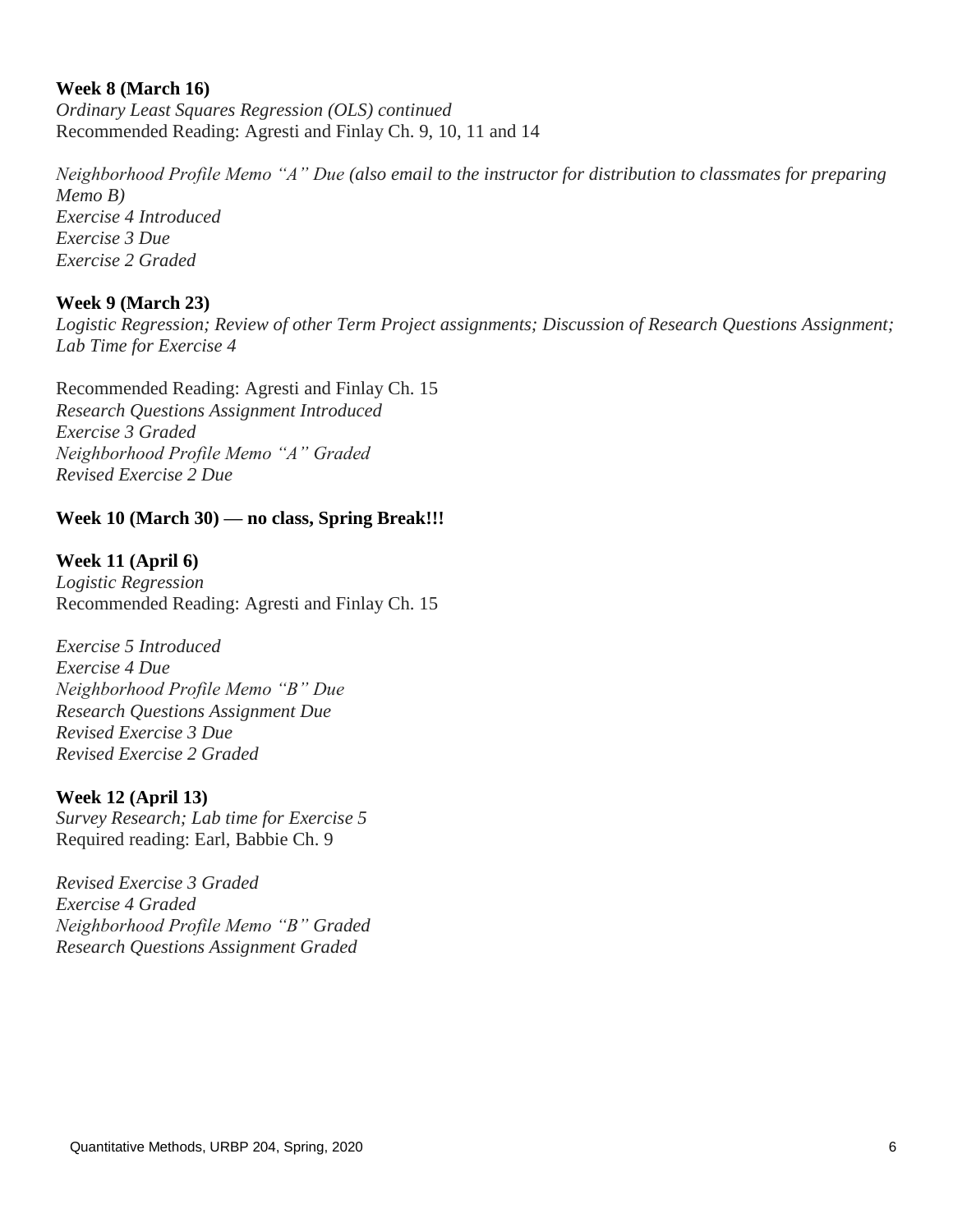#### **Week 13 (April 20)**

*Survey Research* Required reading: Earl, Babbie Ch. 9

*Exercise 5 Due Revised Exercise 4 Due Revised Research Questions Assignment Due*

# **Week 14 (April 27)**

*Experiments and Qualitative Field Research; Lab Time for Term Project Analysis Report* Required reading: Earl, Babbie Ch. 8 and 10 *Exercise 6 Introduced Revised Exercise 4 Graded Revised Research Questions Assignment Graded Exercise 5 Graded*

#### **Week 15 (May 4)**

*Experiments and Qualitative Field Research* Required reading: Earl, Babbie Ch. 8 and 10 *Revised Exercise 5 Due Term Project Analysis Report Due*

## **Week 16 (May 11)**

*Research Design; Lab Time for Presentation and for Revised Term Project Analysis Report* Required reading: Earl, Babbie Ch. 4 and 6 *Term Project Analysis Report Graded Exercise 6 Due (email at shishir.mathur@sjsu.edu with the following subject line: URBP 204 First Name, Last Name Exercise 6; hard copy not required);* **Note: The graded Exercise 6 will be returned via email by May 13**

**Class 17 (May 18)—**Final's exam week. Class meets from 5:15 pm to 7:30 pm *In-Class Presentation of Term Project* (presentation guidelines will be handed out a few weeks before)

*Revised Term Project Analysis Report Due Revised Exercise 6 Due* 

# **Plagiarism and Citing Sources Properly**

Plagiarism is the use of someone else's language, images, data, or ideas without proper attribution. It is a very serious offense both in the university and in your professional work. In essence, plagiarism is both theft and lying: you have stolen someone else's ideas, and then lied by implying that they are your own.

> **Plagiarism will lead to grade penalties and a record filed with the Office of Student Conduct and Ethical Development. In severe cases, students may also fail the course or even be expelled from the university.**

**If you are unsure what constitutes plagiarism, it is your responsibility to make sure you clarify the issues before you hand in draft or final work.**

Learning when to cite a source and when not to is an art, not a science. However, here are some common examples of plagiarism that you should be careful to avoid: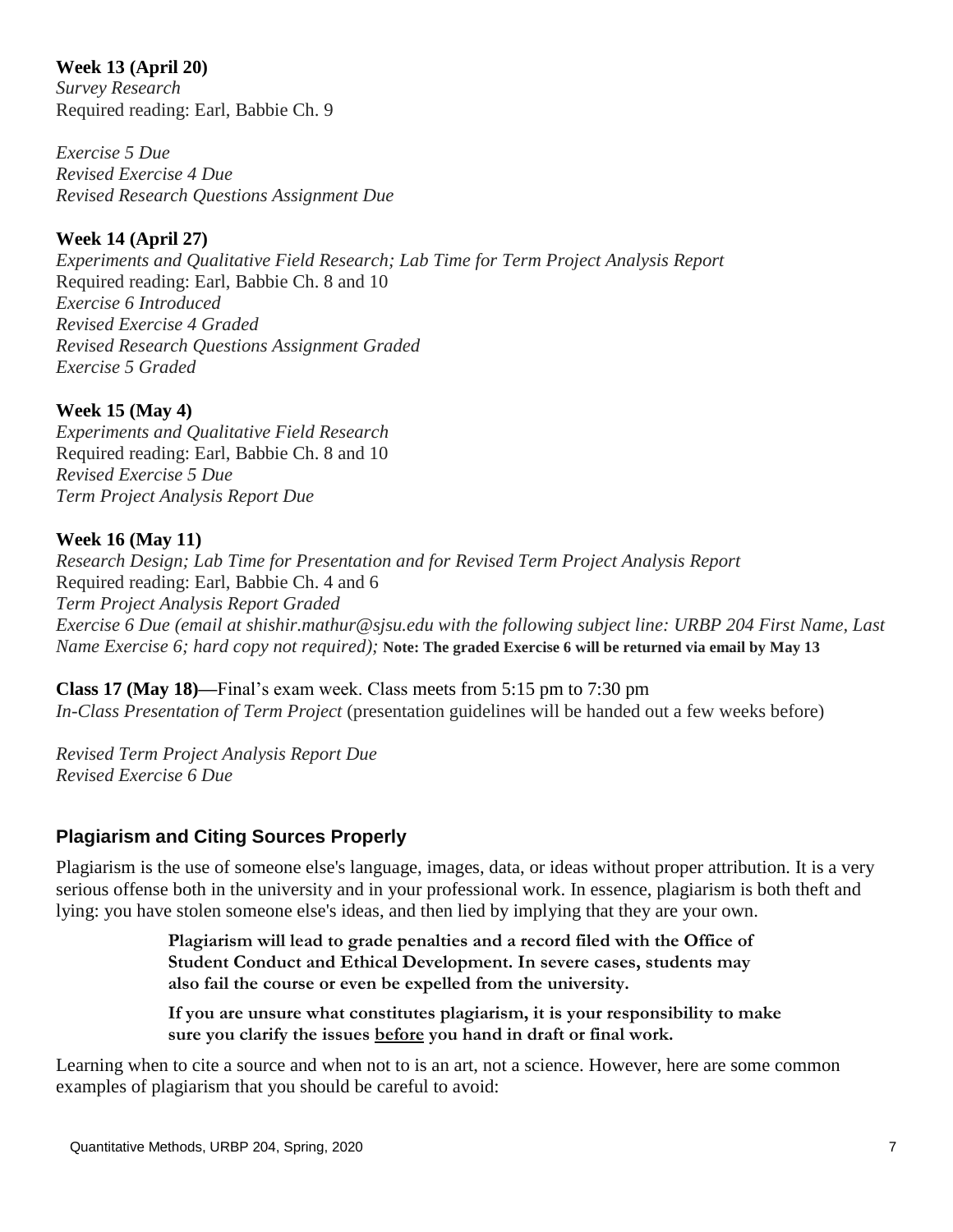- Using a sentence (or even a part of a sentence) that someone else wrote without identifying the language as a quote by putting the text in quote marks and referencing the source.
- Paraphrasing somebody else's theory or idea without referencing the source.
- Using a picture or table from a webpage or book without reference the source.
- Using data some other person or organization has collected without referencing the source.

The University of Indiana has developed a very helpful website with concrete examples about proper paraphrasing and quotation. See in particular the following pages:

- Overview of plagiarism at [www.indiana.edu/~istd/overview.html](http://www.indiana.edu/~istd/overview.html)
- Examples of plagiarism at [www.indiana.edu/~istd/examples.html](http://www.indiana.edu/~istd/examples.html)
- Plagiarism quiz at [www.indiana.edu/~istd/test.html](http://www.indiana.edu/~istd/test.html)

If you still have questions, feel free to talk to me personally. There is nothing wrong with asking for help, whereas even unintentional plagiarism is a serious offense.

#### **Citation style**

It is important to properly cite any references you use in your assignments. The Department of Urban and Regional Planning uses Kate Turabian's *A Manual for Writers of Research Papers, Theses, and Dissertations*, Ninth edition (University of Chicago Press, 2016, ISBN 978-0226430577). Copies of older editions might be available in the SJSU King Library, which you can use. Additionally, the book is relatively inexpensive, and you may wish to purchase a copy. Please note that Turabian's book describes two systems for referencing materials: (1) "notes" (footnotes or endnotes), plus a corresponding bibliography, and (2) in-text parenthetical references, plus a corresponding reference list. The instructor prefers the latter.

# **Appendix**

#### **Chapter Titles: Babbie 13th edition**

- Ch. 1: Human Inquiry and Science
- Ch 2: Paradigms, Theory and Social Research
- Ch 3: The Ethics and Politics of Social Research
- Ch 4: Research Design
- Ch 5: Conceptualization, Operationalization, and Measurement
- Ch 6: Indexes, Scales, and Typologies
- Ch 7: The Logic of Sampling
- Ch 8: Experiments
- Ch 9: Survey Research
- Ch 10: Qualitative Field Research
- Ch 11: Unobtrusive Research
- Ch 12: Evaluation Research
- Ch 13: Qualitative Data Analysis
- Ch 14: Quantitative Data Analysis
- Ch 15: The Logic of Multivariate Analysis
- Ch 16: Statistical Analyses
- Ch 17: Reading and Writing Social Research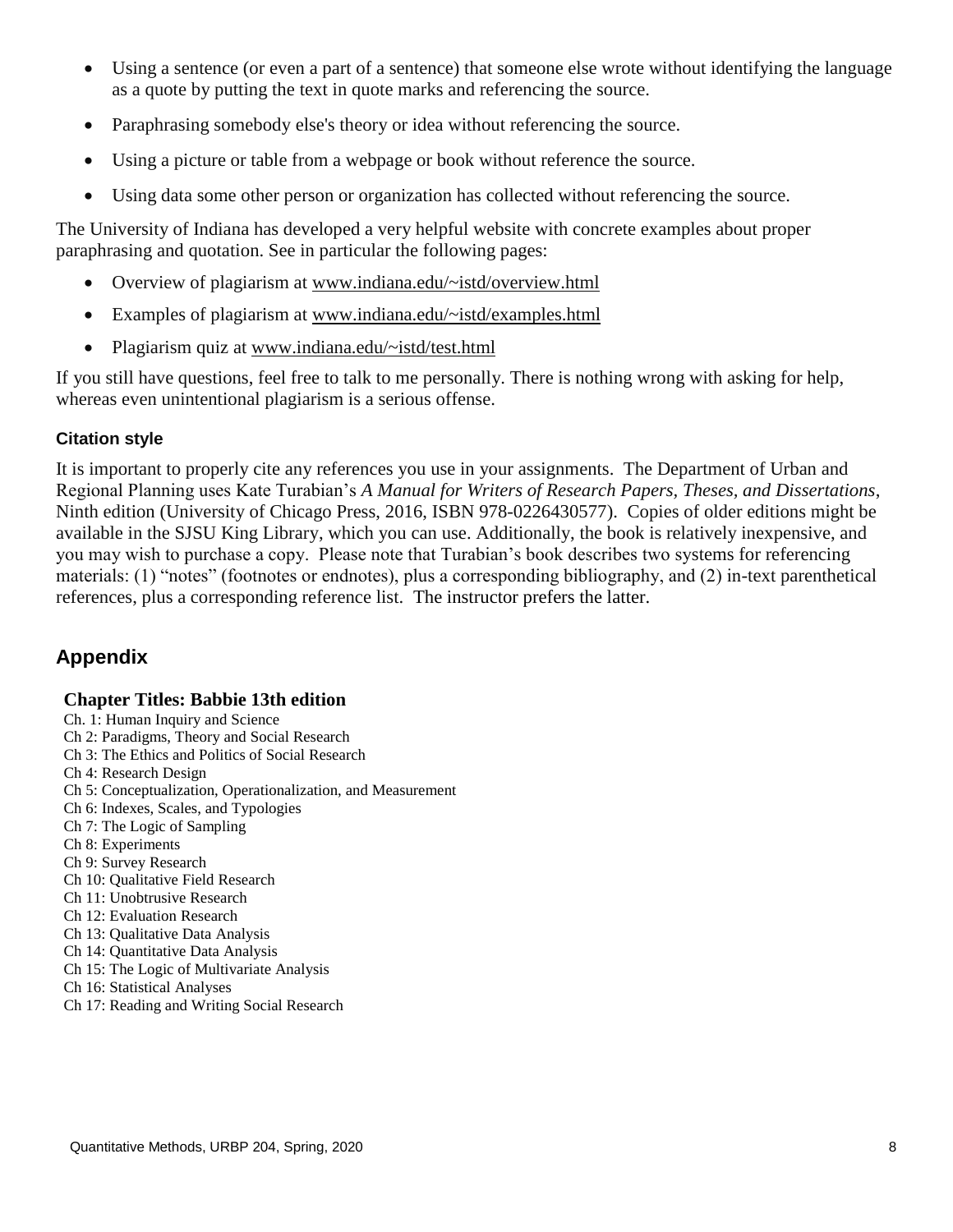#### **Chapter Titles: Babbie 10th edition**

Ch.1: Human Inquiry and Science

- Ch 2: Paradigms, Theory and Social Research
- Ch 3: The Ethics and Politics of Social Research
- Ch 4: Research Design
- Ch 5: Conceptualization, Operationalization, and Measurement
- Ch 6: Indexes, Scales, and Typologies
- Ch 7: The Logic of Sampling
- Ch 8: Experiments
- Ch 9: Survey Research

Ch 10: Qualitative Field Research

- Ch 11: Unobtrusive Research
- Ch 12: Evaluation Research
- Ch 13: Qualitative Data Analysis Ch 14:
- Quantitative Data Analysis Ch 15: The
- Elaboration Model
- Ch 16: Social Statistics
- Ch 17: Reading and Writing Social Research

#### **Chapter Titles: Salkind 4th edition**

Ch 1. Statistics or Sadistics? It's Up to You Part II Ch 2. Means to an End: Computing and Understanding Averages Ch 3. Vive la Diff,rence: Understanding Variability Ch 4. A Picture Really Is Worth a Thousand Words Ch 5. Ice Cream and Crime: Computing Correlation Coefficients Ch 6. Just the Truth: An Introduction Understanding Reliability and Validity Part III Ch 7. Hypotheticals and You: Testing Your Questions Ch 8. Are Your Curves Normal? Probability and Why It Counts Part IV Ch 9. Significantly Significant: What It Means for You and Me Ch 10. Only the Lonely: The One-Sample Z Test Ch 11. t(ea) for Two: Tests Between the Means of Different Groups Ch 12. t(ea) for Two (Again): Tests Between the Means of Related Groups Ch 13. Two Groups Too Many? Try Analysis of Variance Ch 14. Two Too Many Factors: Factorial Analysis of Variance Ch 15. Cousins or Just Good Friends? Testing Relationships Using the Correlation Coefficient Ch 16. Predicting Who'll Win the Super Bowl: Using Linear Regression Ch 17. What to Do When You're Not Normal: Chi-Square and Some Other Nonparametric Tests Ch 18. Some Other (Important) Statistical Procedures You Should Know About Ch 19. A Statistical Software Sampler Part V Ch 20. The Ten (or More) Best Internet Sites for Statistics Stuff Ch 21. The Ten Commandments of Data Collection

#### **Chapter Titles: Salkind 2nd edition**

Ch 1. Statistics or Sadistics? It's Up to You Part II

Ch 2. Means to an End: Computing and Understanding Averages

Ch 3. Vive la Diff,rence: Understanding Variability

Ch 4. A Picture Really Is Worth a Thousand Words

Ch 5. Ice Cream and Crime: Computing Correlation Coefficients Part III Ch 6.

Hypotheticals and You: Testing Your Questions

Ch 7. Are Your Curves Normal? Probability and Why It Counts Part IV Ch 8.

Significantly Significant: What It Means for You and Me

Ch 9. t(ea) for Two: Tests Between the Means of Different Groups

Ch 10. t(ea) for Two (Again): Tests Between the Means of Related Groups

Ch 11. Two Groups Too Many? Try Analysis of Variance

Ch 12. Two Too Many Factors: Factorial Analysis of Variance

Ch 13. Cousins or Just Good Friends? Testing Relationships Using the Correlation Coefficient

Ch 14. Predicting Who'll Win the Super Bowl: Using Linear Regression

Ch 15. What to Do When You're Not Normal: Chi-Square and Some Other Nonparametric Tests